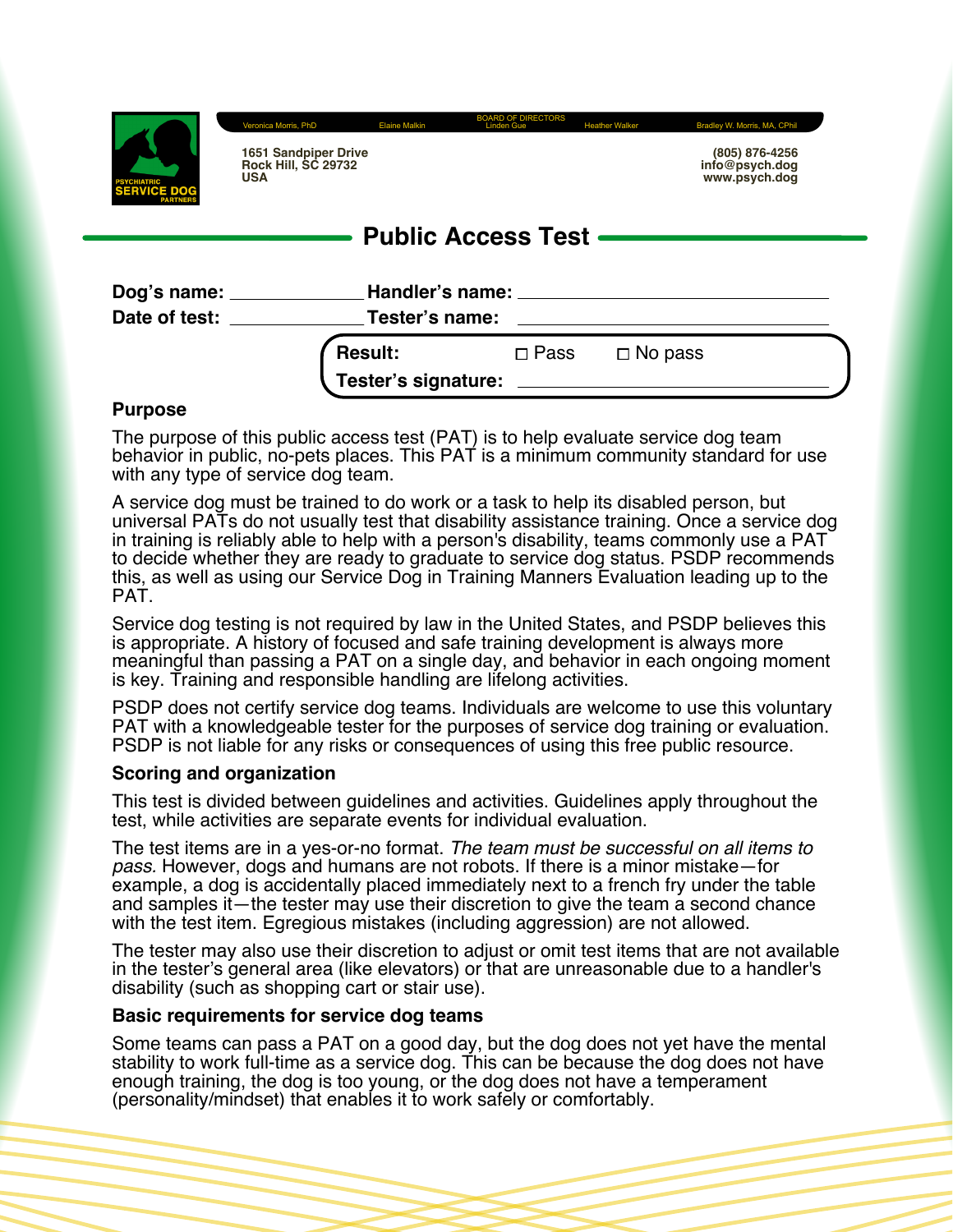Public access training usually takes 1–3 years of effort. This does not mainly happen in the kind of classes pet dogs take, but is focused specifically on safely developing a dog's resilience and attention in a wide variety of unpredictable situations.

Teams can try safely taking a PAT (or PSDP's Service Dog in Training Manners Evaluation) whenever they like, in order to gauge how the dog is at the moment. Generally, we advise waiting until *at least* 18 months of age to use a PAT to graduate a dog as a service dog. Before this age, dogs are prone to suddenly forgetting their training during "fear periods" or "teenager stages" that can last for months at a time. Many dogs trained as puppies for the purpose are not ready to graduate until 2 to 3 years of age.

Dogs should be the appropriate size and temperament for the work required of them. Dogs used for mobility work need to be at least two years old and should receive clearance from a veterinarian.

A service dog should present a professional image by being well-groomed and cared for, and should be licensed in accordance with local laws. The dog's basic needs (food, water, elimination, and rest) should always be a top priority for the handler. Secondary needs are also important (exercise, mental stimulation, socializing/bonding, playtime, veterinary/health care, etc.).

PSDP highly recommends using working gear that identifies the team as a service dog team as a gesture of courtesy to the public. However, this is not required under United States federal law. The handler should provide protective clothing for the dog when appropriate. This can include warming, cooling, and rainproof jackets, properly fitted boots, and goggles.

#### **Guidelines**

Guidelines apply throughout the evaluation. After or throughout the testing, the tester should indicate whether the team meets each guideline, noting anything exceptional or useful.

#### **G1.** *Training/controlling aids*

PSDP encourages training throughout the lifetime of the dog. However, the PAT is designed to give a good snapshot of how the dog can be expected to behave without intensive training aids, so handlers are not allowed to use treats during the test. Additionally, leash corrections or other physical corrections are not permitted.

This does not mean the dog must be handled like a robot. Handlers can definitely use praise and petting to reward good behavior in public. This can be important for maintaining a bond and encouraging the dog to enjoy working.

This PAT prohibits the dog from being outfitted with any device designed to train or control by causing pain or fear (such as prong collars, choke collars, shock collars, and studded/prong harnesses). A head collar or non-prong, no-pull harness is acceptable only if the handler needs such an item due to their disability. This kind of device should only be used as an emergency failsafe (e.g., safety for balance issues), and cannot be relied on to control the dog during the test. Martingale and limited-slip collars are good for keeping a dog from backing out of its collar if the dog has a neck almost as wide as its head, but should not be used for corrections.

*Throughout the test, no treats, leash corrections, or training aids were used:*

 $\square$  Yes  $\square$  No Notes:

**© 2022 Psychiatric Service Dog Partners**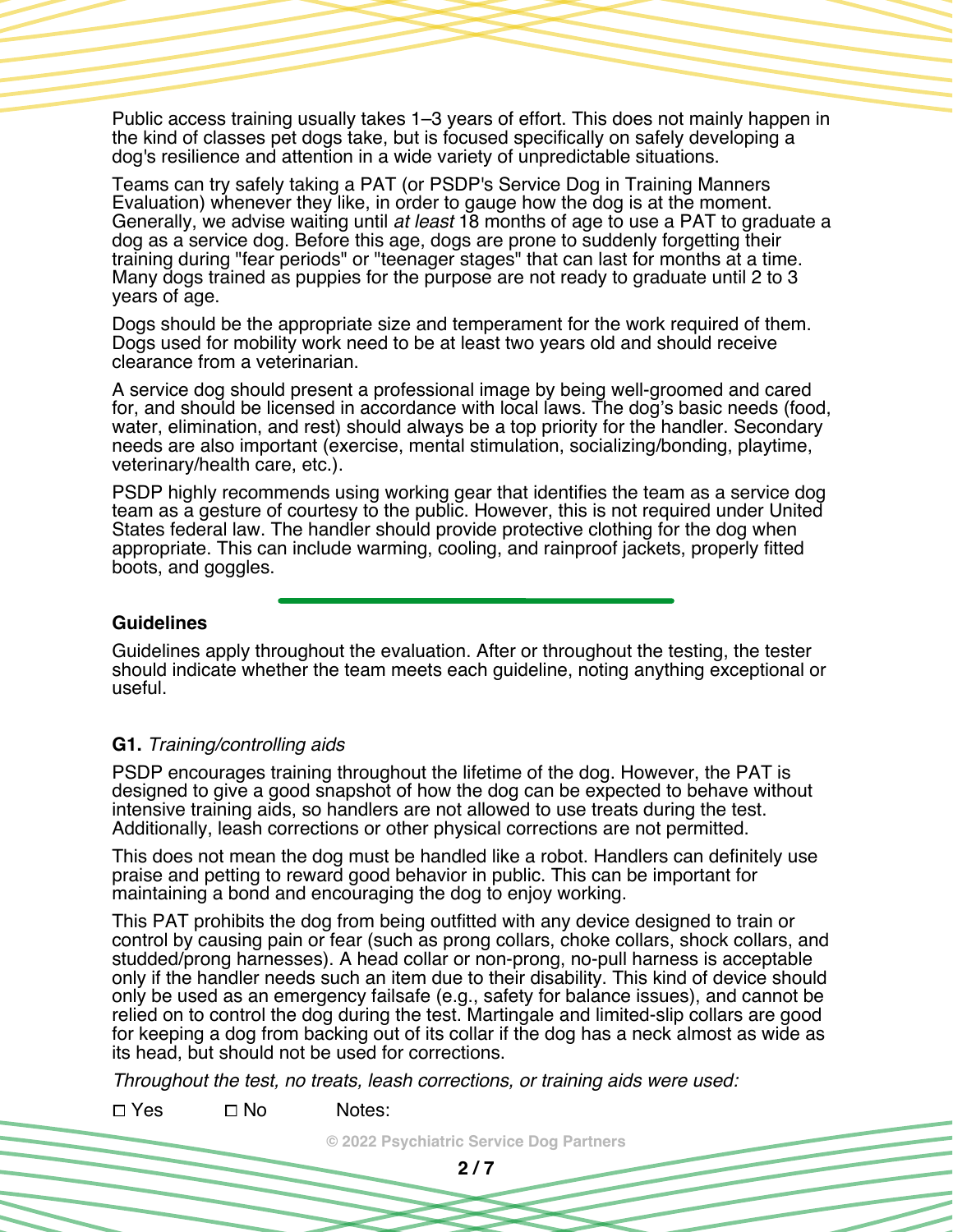## **G2.** *Leash tension*

The dog should not continuously/repeatedly strain at the leash (it should normally form a "J"). Harness tension is okay if safe for the dog and actively needed for disability mitigation (e.g., mobility or guide work). Retractable leashes are acceptable only when needed for disability-specific work. In either of these cases, the handler should alert the tester to the need and always maintain control without the dog excessively pulling or wandering.

*Throughout the test, team had an appropriate level of looseness in the leash/harness:*

 $\square$  Yes  $\square$  No Notes:

# **G3.** *Inappropriate service dog conduct*

Inappropriate behaviors include but aren't limited to:

- growling or inappropriate, excessive barking
- nipping or biting
- showing or baring teeth
- lunging at other people or dogs
- being out of handler's control
- inappropriately eliminating (urinating or defecating)

*Throughout the test, dog did not display any inappropriate behaviors:*

 $\Box$  Yes  $\Box$  No Notes:

# **G4.** *Working position*

Each team's working position will be different to meet their disability requirements or the external situation. Acceptable working positions include a traditional heel, a forward heel, providing momentum pull, being carried in the arms or in a pouch or bag, or any other working position where the dog is within three feet of their handler and not causing a disturbance or danger to themselves or others by their position.

Note that unless indicated in the test item, small dogs who are justifiably carried as their normal working position may complete the activities from their carried position. Small dog teams should include a non-carried working position in their training when reasonable, in order to be prepared for unexpected situations. We encourage these teams to demonstrate this proficiency where they think it makes sense to on the PAT.

*Throughout the test, dog was safe, comfortable, and confident in an appropriate working position:*

 $\Box$  Yes  $\Box$  No Notes:

## **G5.** *Working with distractions*

The dog should be able to perform its duties and remain focused on the handler. If the dog becomes startled or distracted at any time, it should be able to quickly return its attention to the handler with very little or no redirection. The dog should not be

**© 2022 Psychiatric Service Dog Partners**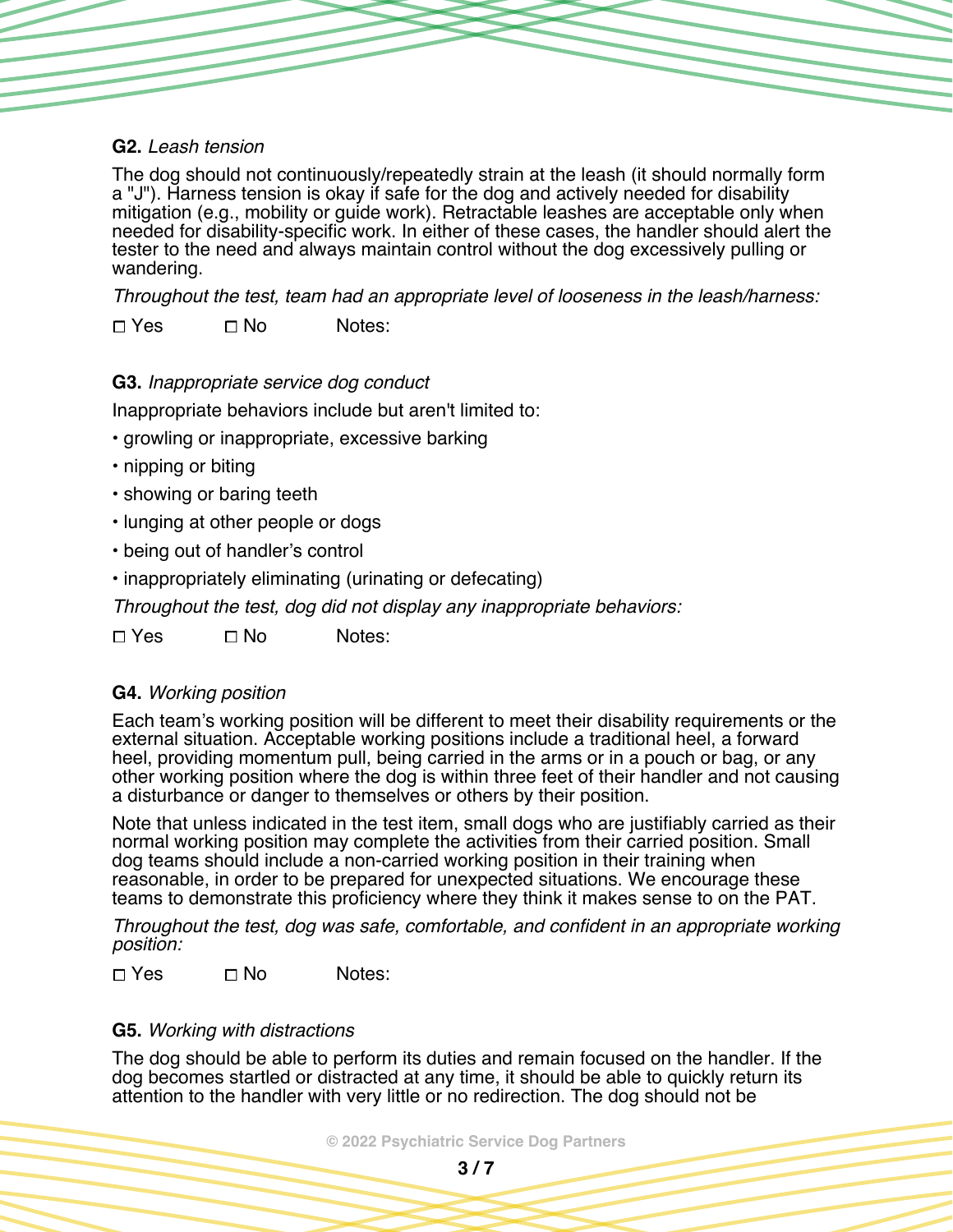aggressive or fearful, or cause the handler to fall or stumble.

*Dog was able to work despite distractions encountered in normal working environment:*

 $\Box$  Yes  $\Box$  No Notes:

# **Activities**

Activities are separate events for individual evaluation. After each activity, the tester should indicate whether the team successfully completes the activity, noting anything exceptional or useful.

# **A1.** *Information review*

*Handler acknowledged reading and understanding the PAT sections above (Purpose, Scoring and organization, Basic requirements for service dog teams, and Guidelines):*

 $\Box$  Yes  $\Box$  No Notes:

## **A2.** *Vehicles/public transportation*

The dog should be able to wait until instructed to enter or exit the vehicle. The handler should be able to unload the dog and any other necessary equipment (wheelchair, walker, crutches, cane, etc.) with the dog following their instructions. The dog should be on a leash, harness, or other device when exiting the vehicle and stay with the handler and under control.

The dog should be trained to ride in vehicles without significant anxiety or otherwise being worked up. The dog should remain under control at all times without the need for coercion.

*Dog entered and exited a form of transportation in a safe manner:*

*Yes No*

*Dog rode in a form of transportation in a controlled manner:*

 $\square$  Yes  $\square$  No Notes:

## **A3.** *Parking lot behavior*

The team should transit the parking lot safely. The dog should be able to remain in working position unless cued to do otherwise. The dog should be able to navigate a parking lot environment with confidence and remain focused on its handler.

*Team transited a parking lot safely:*

 $\square$  Yes  $\square$  No Notes:

# **A4.** *Controlled entry into a building*

The team should be able to enter a building in a controlled and safe manner. The dog should be confident when encountering varied types of flooring, the blasts of overhead blowers, automatic doors, and other sensations associated with places of business. If trained to do so for disability mitigation, the dog should be able to safely operate doors for the handler.

**© 2022 Psychiatric Service Dog Partners**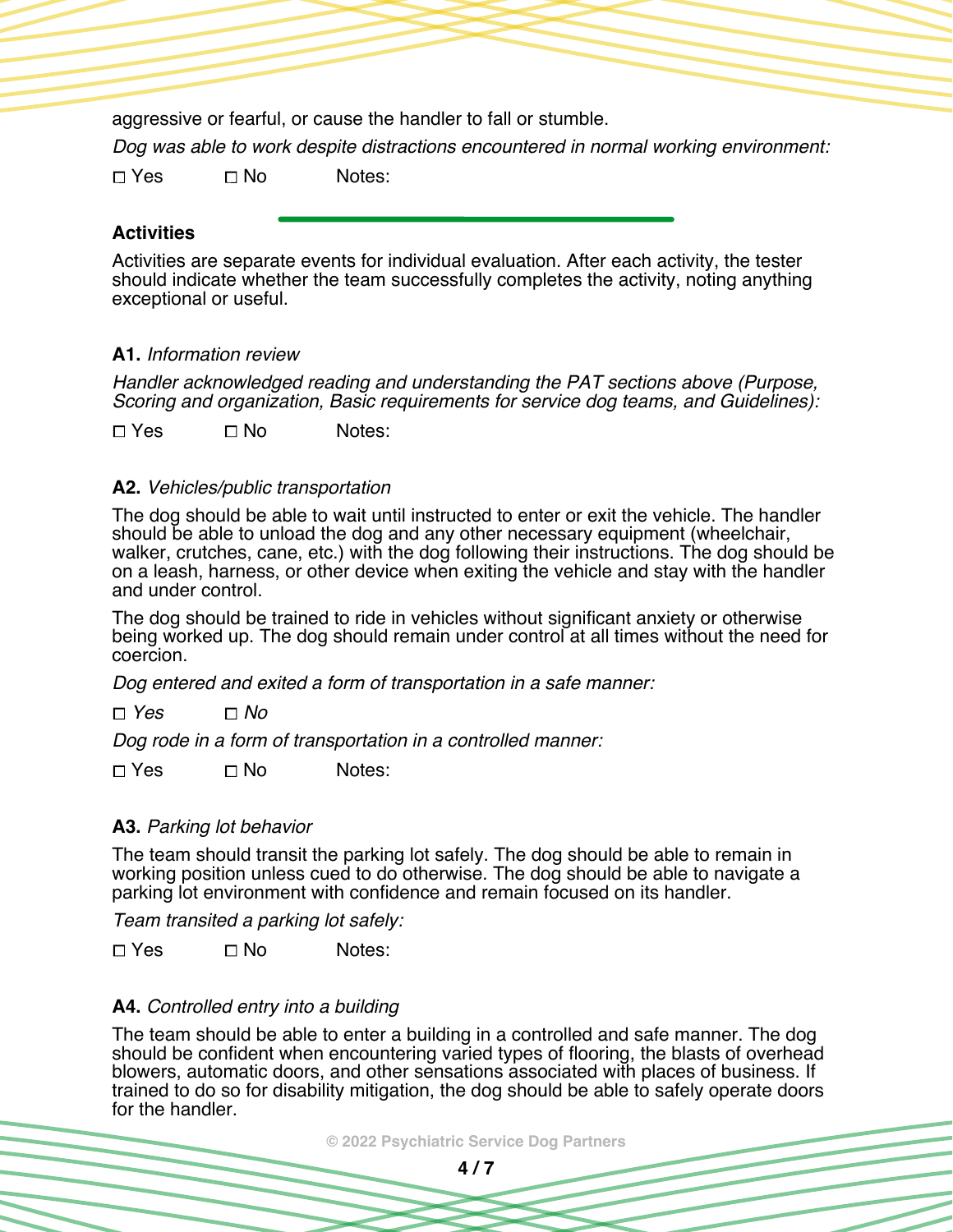*Team entered a building in a controlled manner:*

 $\Box$  Yes  $\Box$  No Notes:

# **A5.** *Navigating a store*

The team should be able to move through stores together with the dog in working position. The dog should not attempt to solicit attention from others, knock into shelves, or interact with merchandise, such as by sniffing or licking. The dog should be able to walk past areas such as the bakery section, meat section, or pet food aisle, and be able to disregard such distractions to keep sufficient focus on the handler. \*If the dog has been trained specifically to sniff food to aid with the user's disability, then the dog can work at identifying the trigger by sniffing the food from a reasonable distance.<sup>\*</sup>

The handler should be able to interact with the public and remain in control of their dog at all times. Unless it is okayed beforehand with the handler and the other party, the dog should not solicit attention from others. If the dog happens to behave inappropriately, the handler should regain control quickly and respectfully.

Assuming the person can use a cart, the dog should be able to maintain a working position while the person uses the cart. Generally, it is not a reasonable accommodation for a service dog to be placed in a shopping cart.

*Team appropriately walked a short course in the store including a right turn, a left turn, and a u-turn (carried dogs must be on the ground for this item):*

 $\Box$  Yes  $\Box$  No

*Dog did not bump into shelves or interact with merchandise:*

 $\Box$  Yes  $\Box$  No

*Dog did not interact with other people unless instructed to do so:*

 $\Box$  Yes  $\Box$  No

*Dog did not lick or closely sniff food or other items in store:\**

 $\Box$  Yes  $\Box$  No

*Dog maintained a working position while handler uses a shopping cart:*

 $\Box$  Yes  $\Box$  No Notes:

## **A6.** *Obedience training*

Regardless of the dog's normal working position, the dog needs to perform the following basic obedience commands at least from the ground. Service dog teams do not have to follow obedience competition rules. Handlers are welcome to use praise, attention cues, leave-it cues, or similar positive, non-treat cues as they would in everyday life.

*Dog held a sit, down, or stand stay on cue for 30 seconds:*

 $\Box$  Yes  $\Box$  No

*Dog came on cue from a distance of 6 feet or greater:*

 $\Box$  Yes  $\Box$  No

*Dog focused on the handler on cue (dogs who are carried should demonstrate this both*

**© 2022 Psychiatric Service Dog Partners**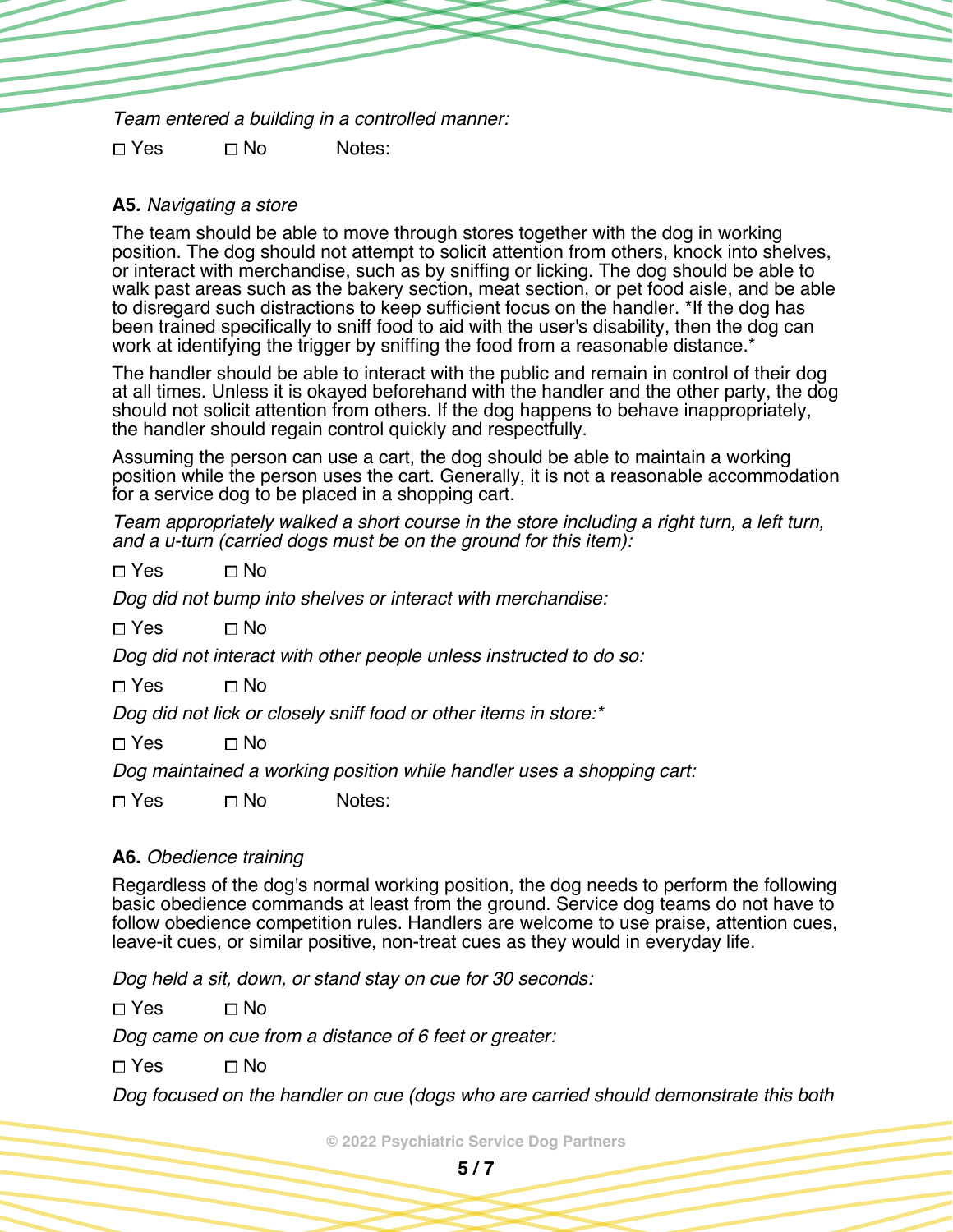*on the ground and while in their normal working position):*

 $\Box$  Yes  $\Box$  No

*Dog walked past and left a food item on the ground; handler did not use leash to stop the dog from getting the food item:*

 $\square$  Yes  $\square$  No Notes:

#### **A7.** *Strangers*

It is common for people to approach and try to interact with a service dog, so a service dog must safely tolerate the general public. The dog should be able to greet a friendly stranger, ignore them, or move out of their way, whichever has been cued or trained. The dog should remain confident and calm and not get overly excited or show any signs of aggression or undue fear.

*Dog was able to ignore, greet, or get out of the way of a stranger—whichever the dog has been trained or cued to do:*

 $\Box$  Yes  $\Box$  No

*Dog did not exhibit any inappropriate behavior when touched by a stranger:*

 $\Box$  Yes  $\Box$  No Notes:

#### **A8.** *Elevator*

The team should be able to load into an elevator and travel up and down with the dog remaining calm in a sit, down, standing, or default carried position. The dog should not closely sniff anything on the floor or walls of the elevator, or interact with others without prior consent. The team should be able to enter and exit the elevator in a controlled manner. The team should use extreme caution to avoid being separated by the elevator doors.

*Team safely loaded into and out of an elevator and traveled both up and down, with the dog remaining calm in a sit, down, standing, or carried position:*

 $\Box$  Yes  $\Box$  No Notes:

#### **A9.** *Stairs*

This item only applies if the person is able to safely use stairs. The dog should maintain a position safe for all parties, which may differ from its usual working position. The dog should not cause the handler or others to fall or stumble.

*Team safely ascended and descended stairs:*

 $\square$  Yes  $\square$  No Notes:

#### **A10.** *Use of public restrooms*

Accessible stalls are often the right choice with a service dog, when such larger stalls are available. If necessary, a handler can place a large dog in a stay command just outside of the restroom stall, if it is too small for both to occupy. The handler should then maintain a connection with the dog by taking the leash under the stall door and keeping a hold on it.

**© 2022 Psychiatric Service Dog Partners**